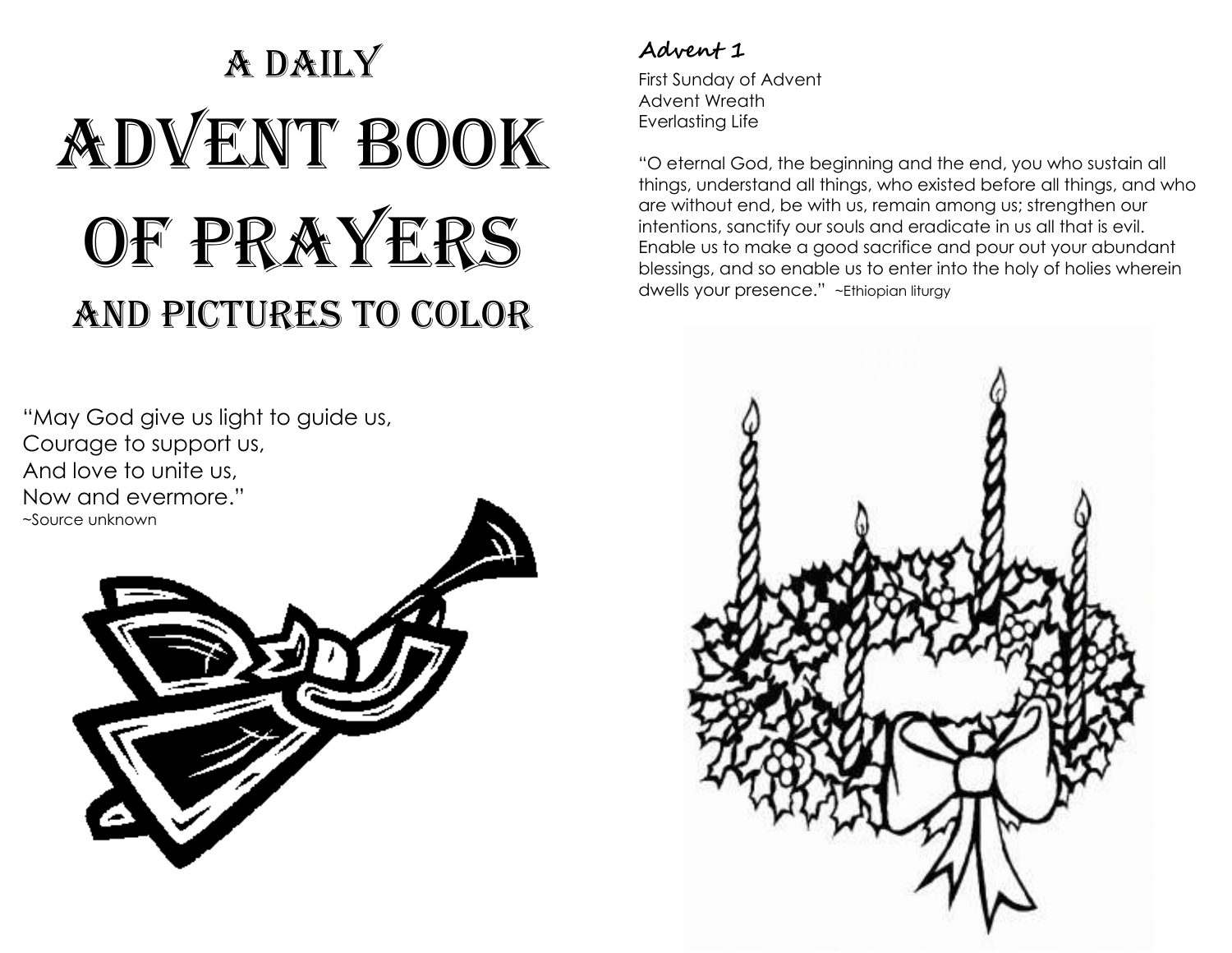Anchor Hope

"Goodness is stronger than evil; Love is stronger than hate; Light is stronger than darkness; Life is stronger than death; Vistory is ours through Him who loves us." ~Desmond Tutu



### **Advent 3**

Bells Worship

"Let all the earth bow to you and sing to you, Let all sing your name Most High." ~Orthodox Liturgy

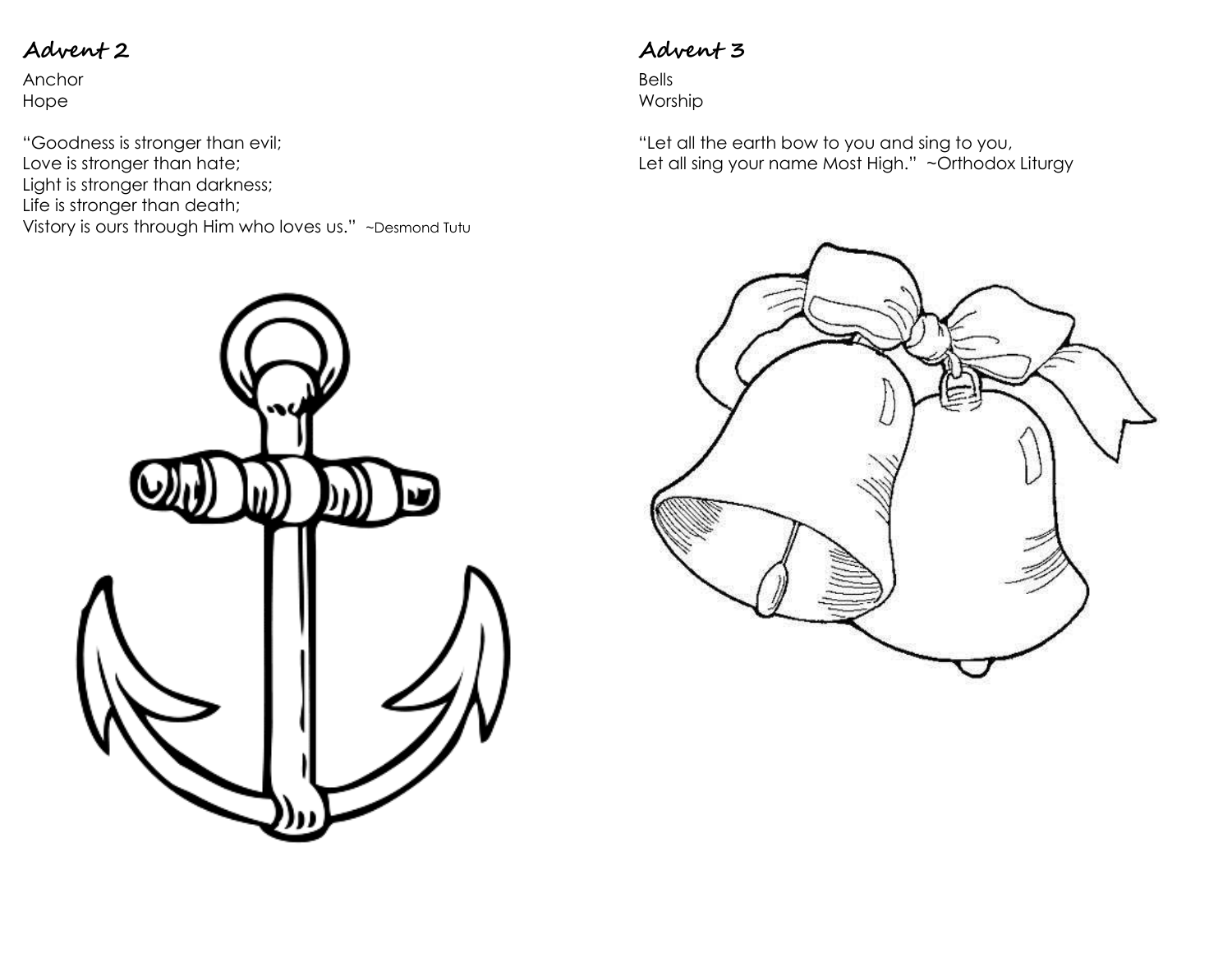Angels Announcing "Tell the timid to take heart. The Lord our God will come!" ~Monastic liturgy



# **Advent 5**

Christmas ornament – round Eternity and endlessness

"The earth is your mother, she holds you. The sky is your father, he protects you. Sleep, sleep. Rainbow is your sister, she loves you. The winds are your brothers, they sng to you. Sleep, sleep.

We are together always. We are together always.

There never was a time when this was not so." ~Native American song

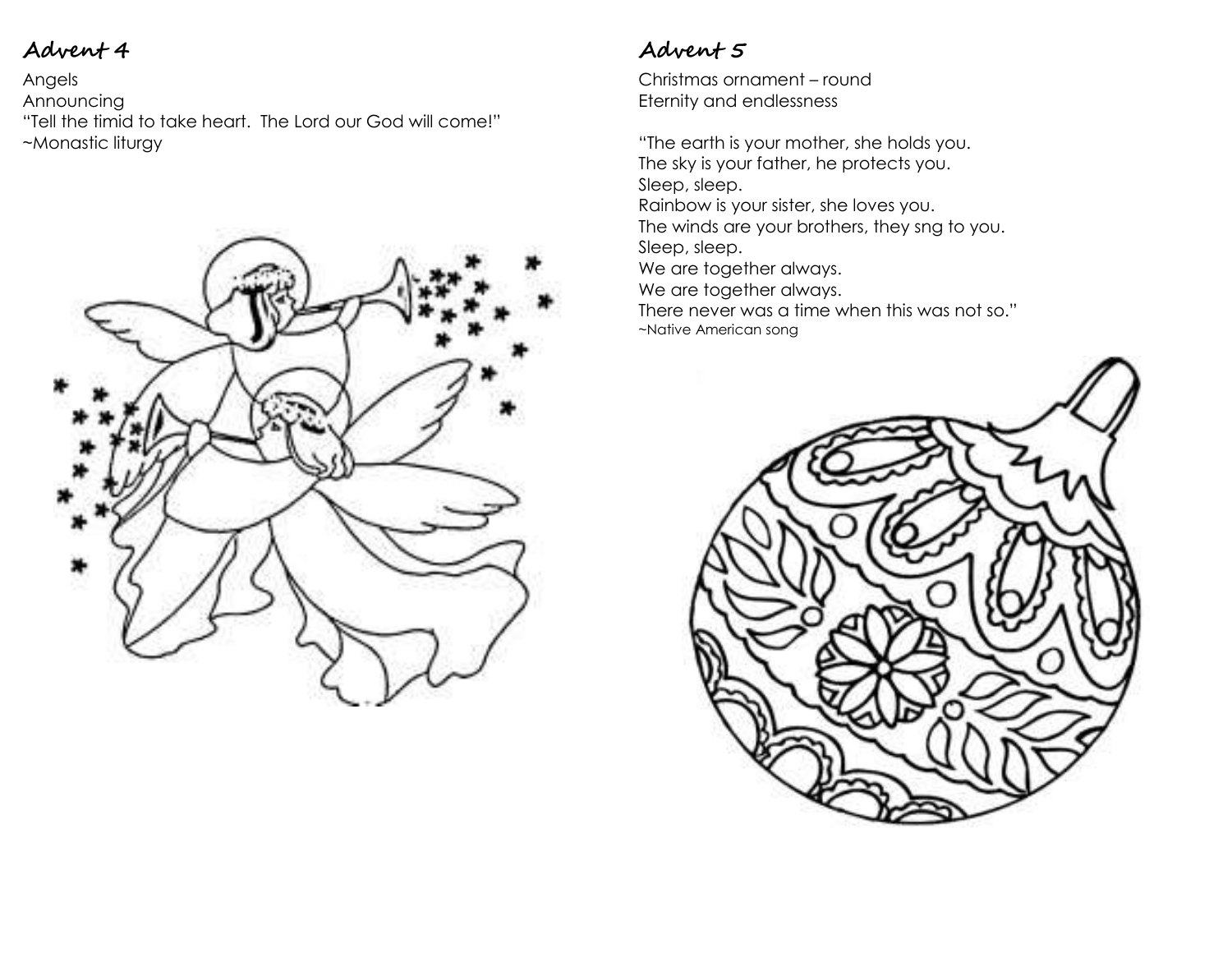St. Nicholas Day Santa Claus Giving

"God of joy and cheer, we thank you for your servant, the good bishop Nicholas.

In loving the poor, he showed us your kindness;

in caring for your children, he revealed your love.

Make us thoughtful without need of reward so that we, too, may

be good followers of Jesus. ~ David B. Batchelder

# St. Nicholas प्राप्त رىساسسىسىسىسى<br>پىيىساسىسىسىسى **OBN**<br>2004

# **Advent 7**

Lanterns (or Candles) Jesus is the light of the world

"Good news; but if you ask me what it is, I know not; It is a track of feet in the snow, It is a lantern shoing a path, It is a door set open." ~G. K. Chesterton

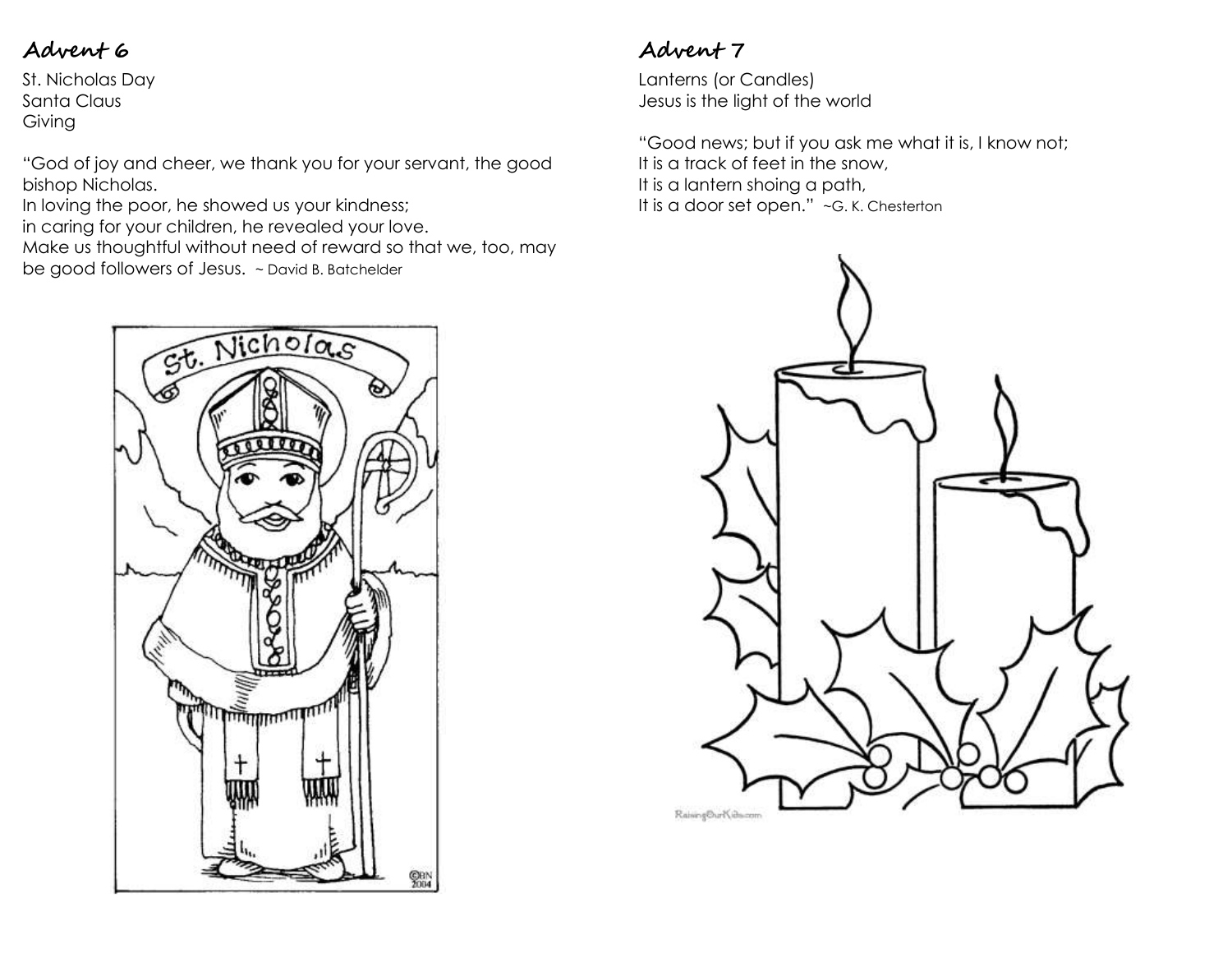Second Sunday of Advent Bethlehem (or heart) Love

"Because of his boundless love, Jesus became what we are that he might make us to be what he is." ~Irenaeus, Third century

# **Advent 9**

Book Jesus is the word made flesh

"There is one God, whose word and wisdome made and ordered all things. God's word is our Lord Jesus Christ who in these last times became human among humankind, that Christ might unite the end with the beining, that is, humankind with God." ~Irenaeus of Lyon, Second century



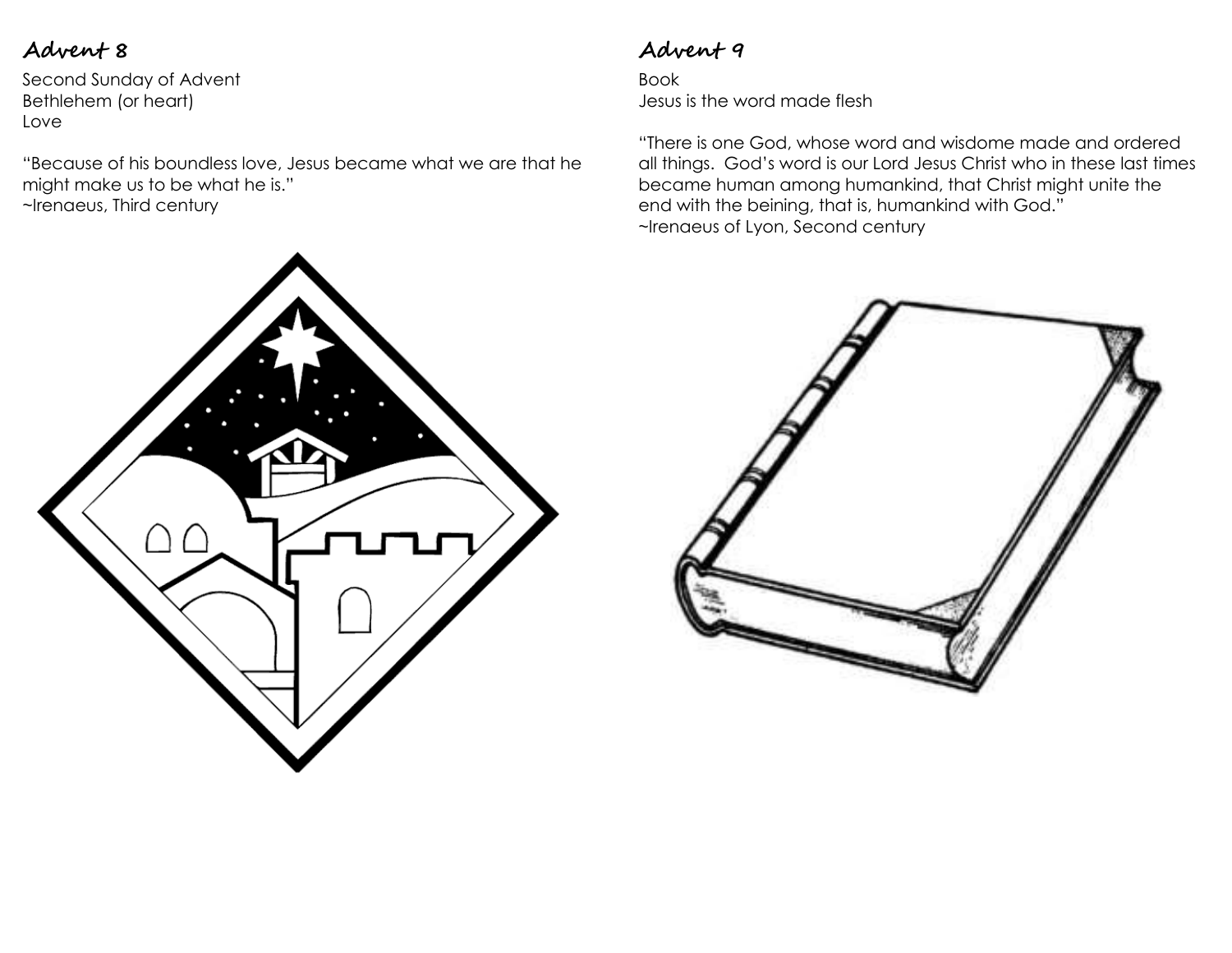River John the Baptist

"On Jordan's bank the Baptist's cry Announces that the Lord is nigh; Awake and harden, for he brings Glad tidings of the King of kings." ~Charles Coffin, Eighteenth Century



# **Advent 11**

Star Following the star – guiding our way

"Christ is the Morning Star, who, when the night of this world is past, gives to his saints the promise of the light of life, and opens everlasting day. ~Venerable Bede, Eighth century

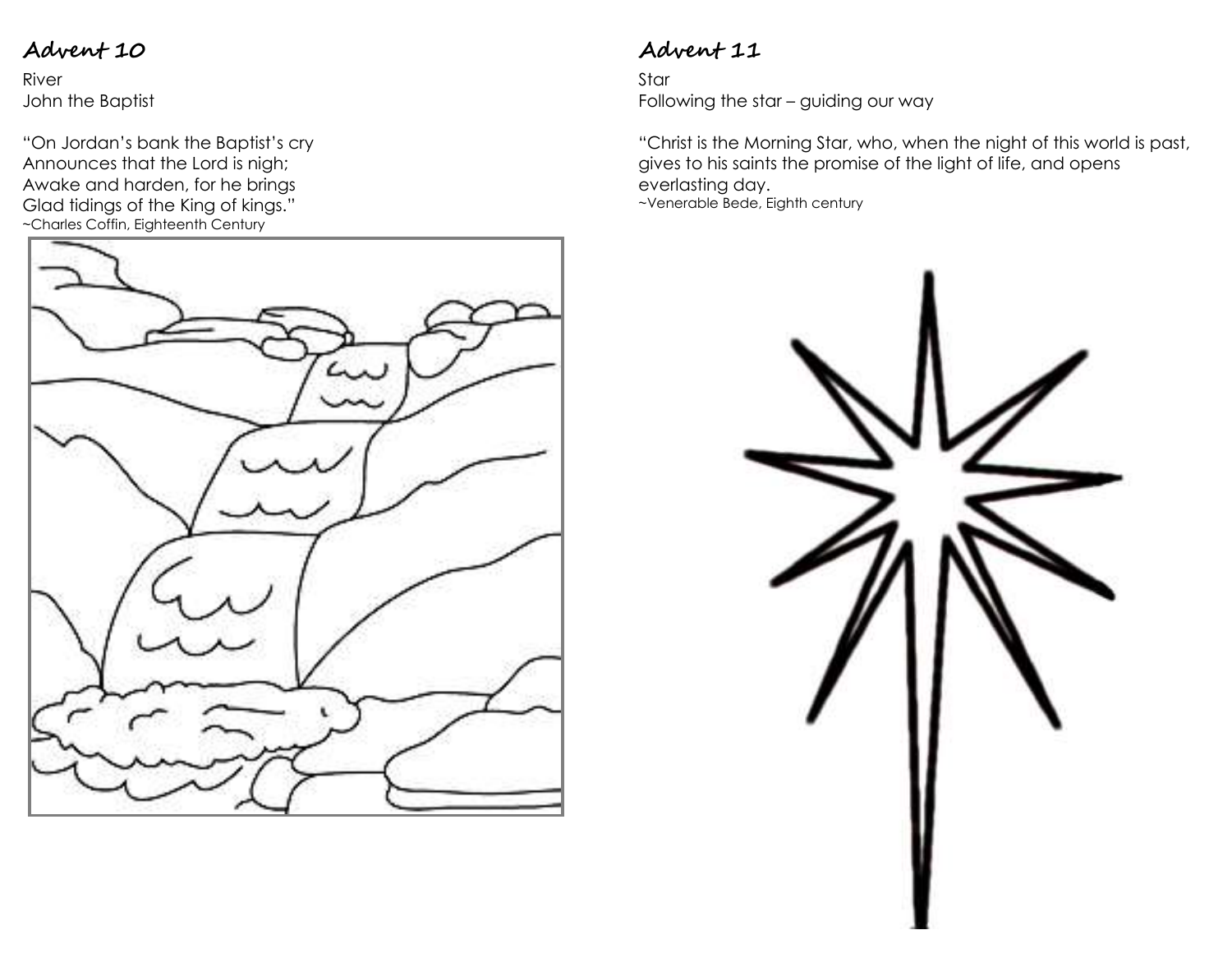Our Lady of Guadalupe Day A woman Violence against women

"That man say we can't have as much rights as a man 'cause Christ wasn't a woman. Where did your Chirst come from? From God and a woman. Man had nothing to do with it." ~Sojourner Truth, Nineteenth century



#### **Advent 13**

St. Lucy Day Eyeglasses Sight to the blind, seeing new things

"My candle burns at both ends; It will not last the night; But ah, my foes, and oh, my friends – It give a lovely light!" ~Edna St. Vincent Millay

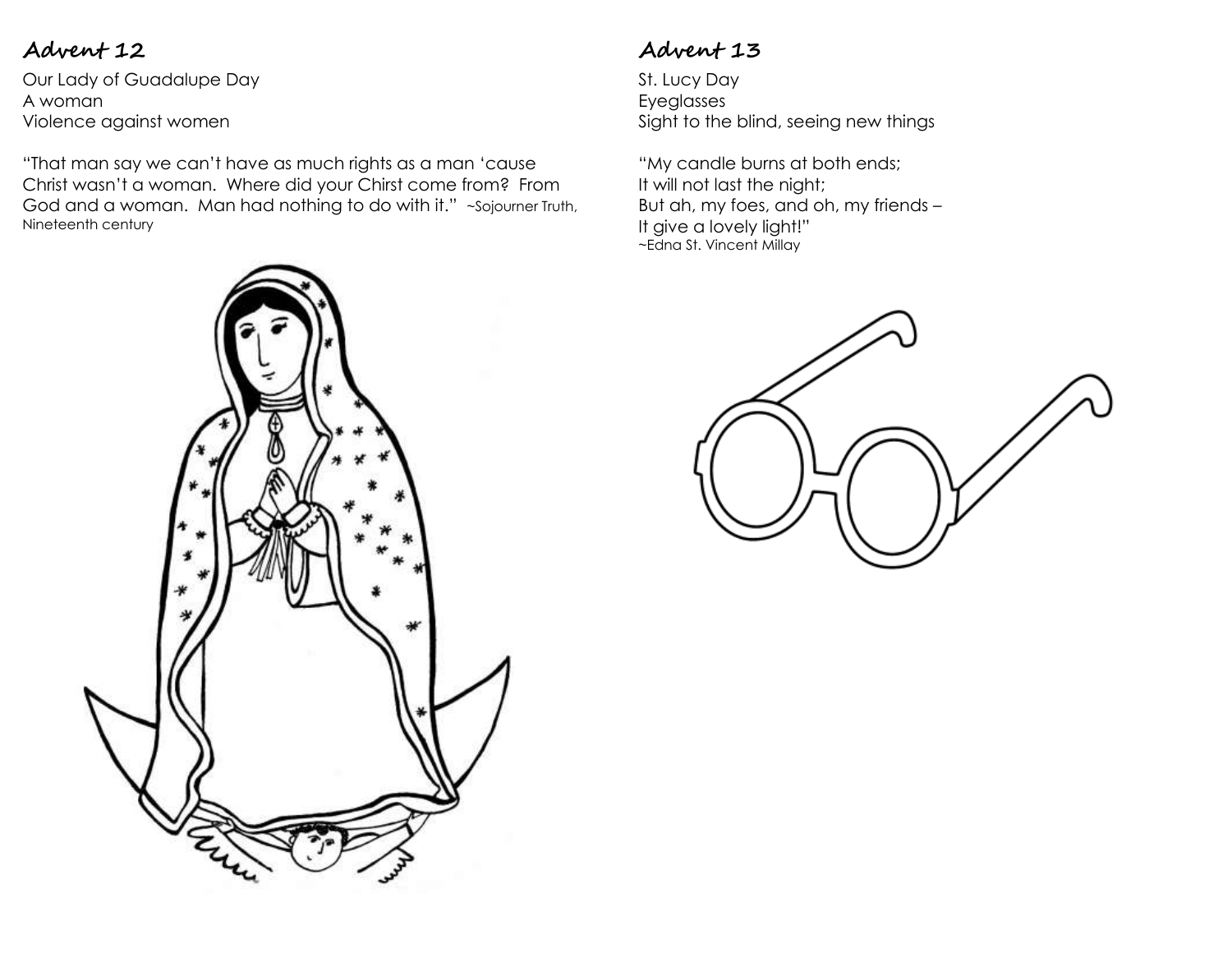#### Wisemen Setting off on the journey to search for God

"The gifts of God are multiplied, and we in our time experince all that the first believers did. For though the gospel account tells us only of the days when three men, untaught by prophetic preaching or the testimonies of the Law, came from the distant East in order to know God, yet we see the same thing happening now even more clearly and on a far larger scale in the enlightenment of all who are called." ~Leo the Great, Fifth century

# **Advent 15**

Third Sunday of Advent Shepherd Joy – finding joy in our every-day tasks

"As not, doubt not. You have, my heart, already chosen the joy of Advent. As a force against your own uncertainty, bravely tell yourself, 'It is the Advent of the great God.' Say this with faith and love, and then both the past of your life, which has become holy, and your life's eternal, boundless future will draw together in the now of this world. For then into the heart comes the one who is Advent, the boundless future who is already in the process of coming, the Lord, who has alread come into the time of the flesh to redeem it." ~Karl Rahner



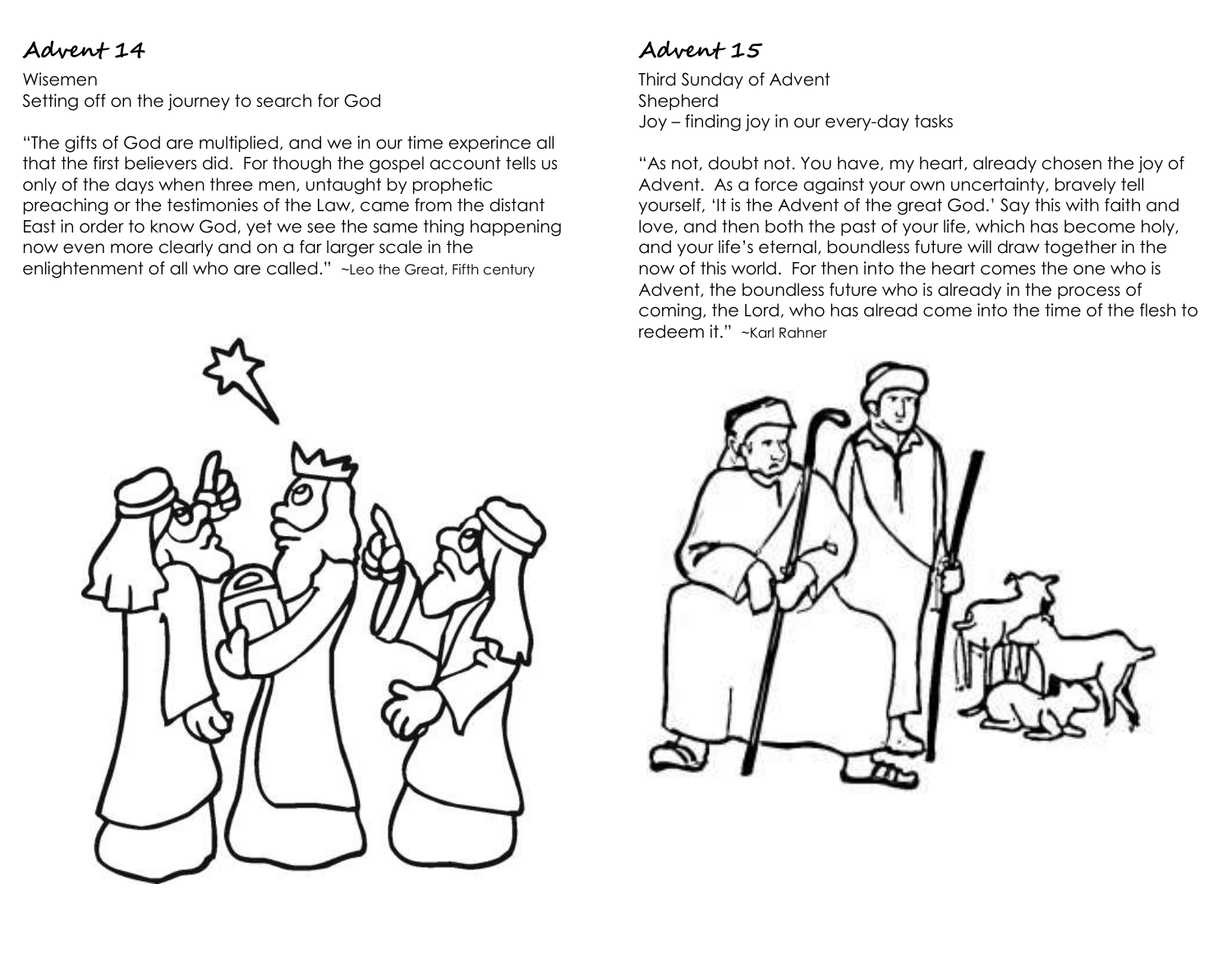Mary & Joseph traveling Immigrants, immigration & finding a new life

"See! The ruler of the earth shall come, the Lord who will take from us the heavy burden of our exile."



# **Advent 17**

Orange (or Christmas stocking) Giving (gold or money)

"God saw the world falling to ruin because of fear and immediately acted to call it back with love. God invited it by grace, preserved itby love, and embraced it with compassion." ~Peter Chrysologus, Fifth century

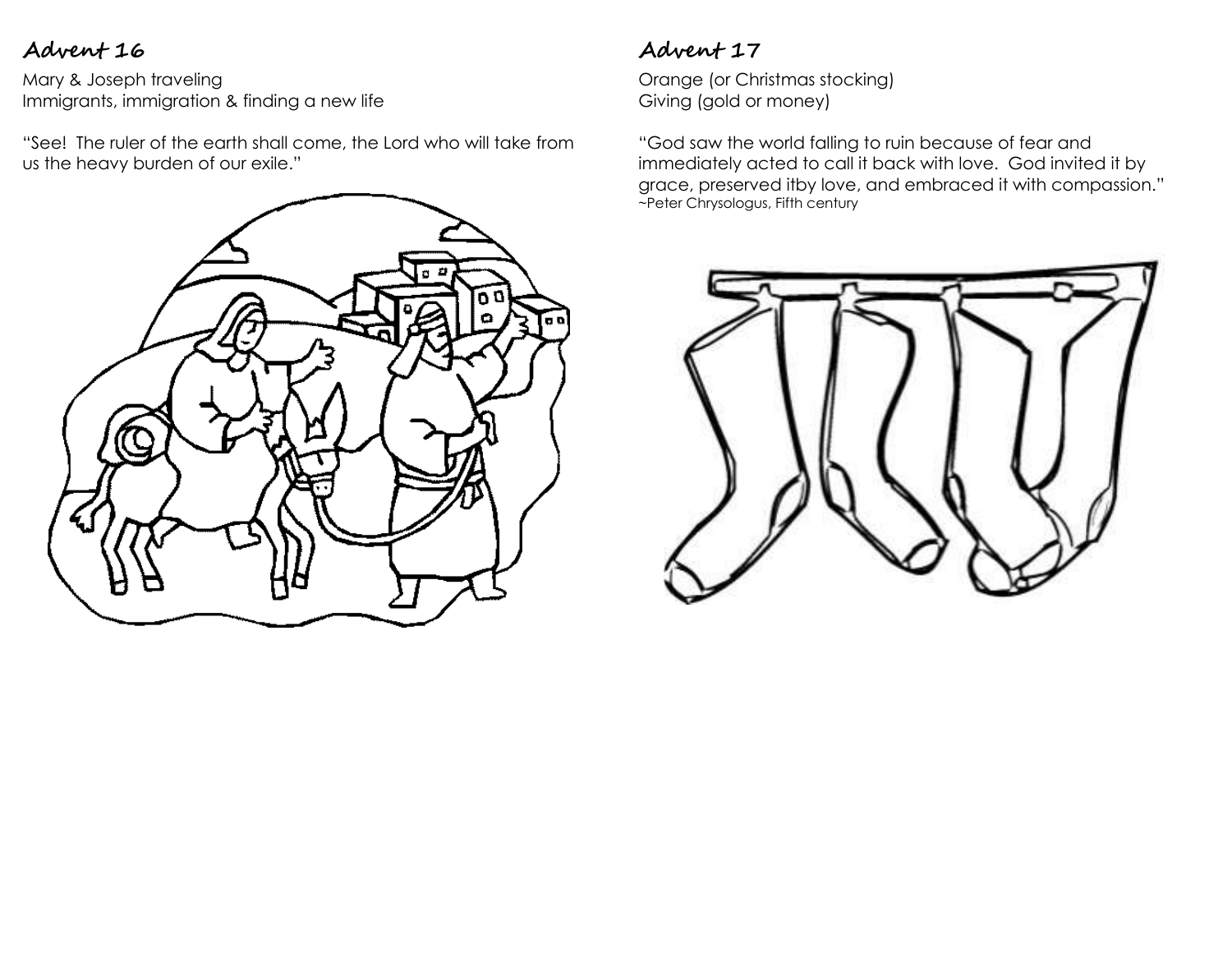Sheep Innocence and gentleness

"If you think you can bring your people back into the fold by making them suffer, then I, Leib, son of Rachel, swear to you that you will not succeed. So why try? Save your children by giving them joy, by delivering them. By doing it that way, you have nothing to lose and everything to gain." ~Hasidic tale told by Elie Wiesel

# **Advent 19**

**Poinsettia** Giving what we can (Mexican tradition  $-16$ <sup>th</sup> century)

"Almighty God, whose loving hand has given us all that we possess: Grant us grace that we may honor you with our substance, and, remembering the account which we must one day give, may be faithful stewards of your bounty, through Jesus Christ our Lord. Amen." ~Book of Common Prayer



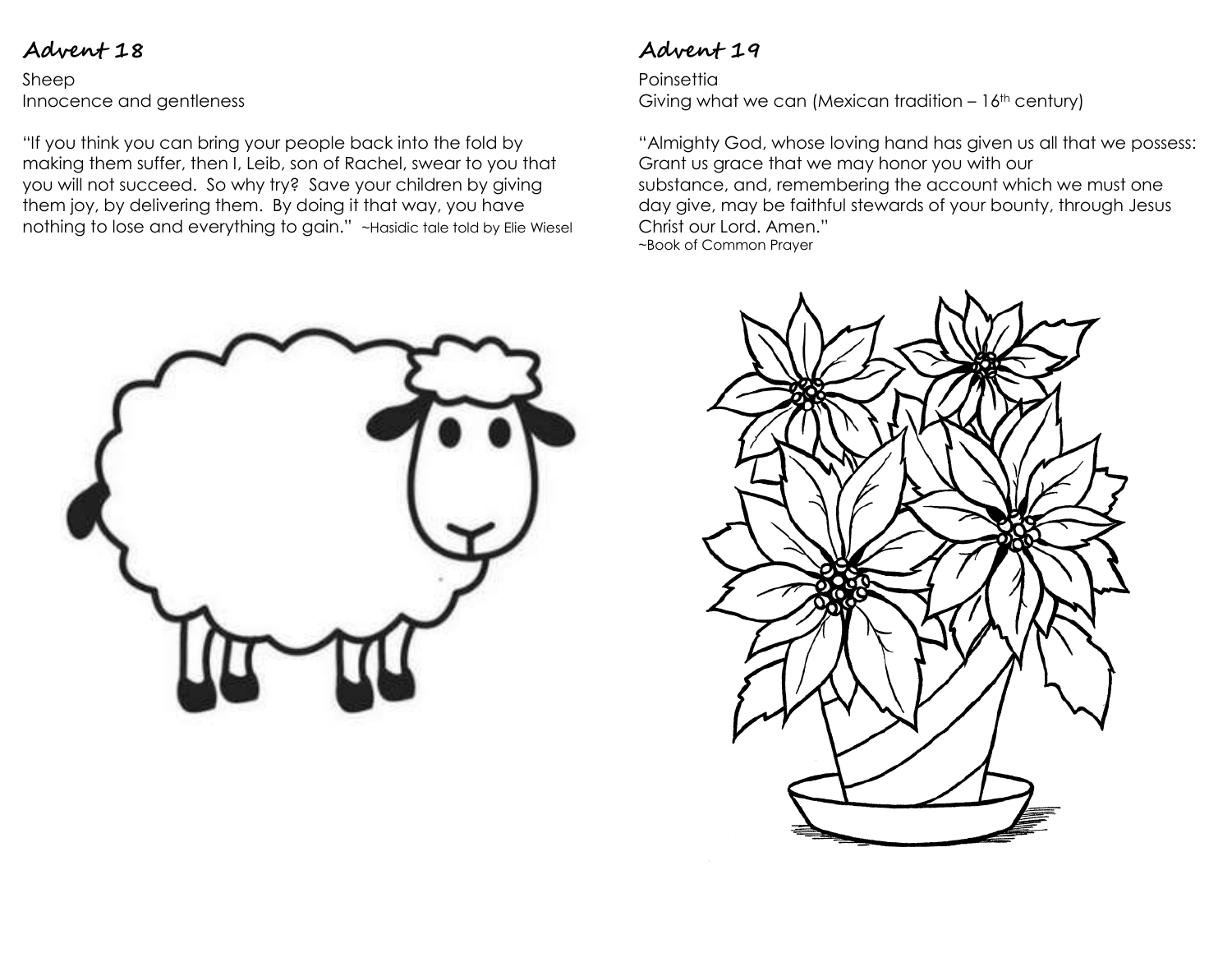Musical notes or instruments Music brings us close to God

"This morning to ward off the noise I have my radio on – Berlioz, Schubert, Chopin, etc. It is not a distraction, it is a pacifier. As St. Teresa of Avila said as she grabbed her castanets and started to dance during the hour of recreation in her unheated convent, 'One must do something to make like bearable!'" ~ Dorothy Day

#### Advent 21

Winter Solstice Moon The Longest night of the year

"O Morning Star, O radiant Dawn, When will we sing your morning song? Come, Son of God! Without your light We grope in dread and gloom of night." ~Friedrich von Spee, Seventh centrury



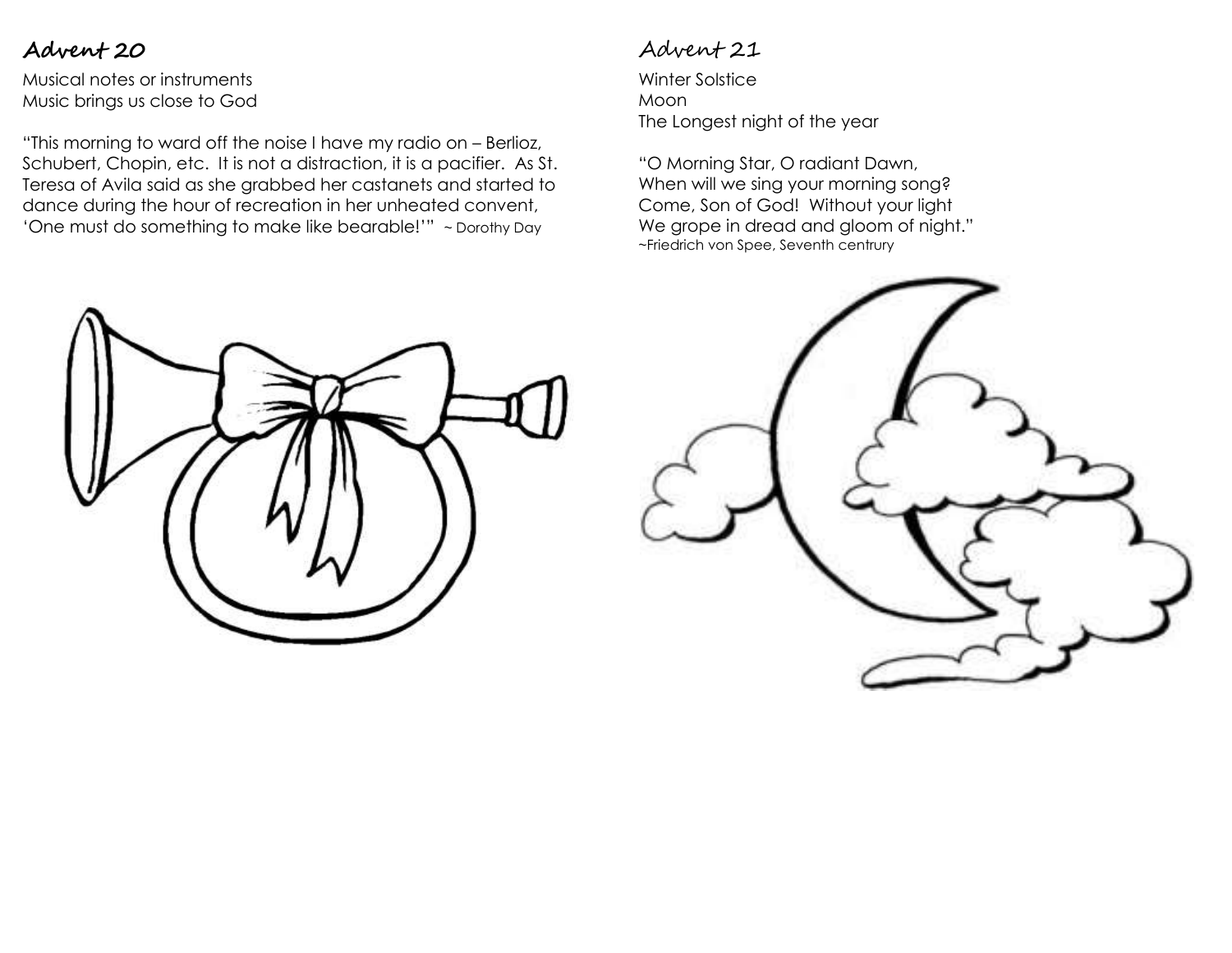Fourth Sunday of Advent Dove Peace

"It is only together as the Body of Christ that we can hope to find healing, reconciliation, and genuine and lasting peace." ~The Most Rev. Katharine Jefferts Schori

#### Advent 23

Sun Light begins to overcome the darkness

"The Lord will come soon, will not delay. The Lord will make the darkest places bright." ~Monastic liturgy



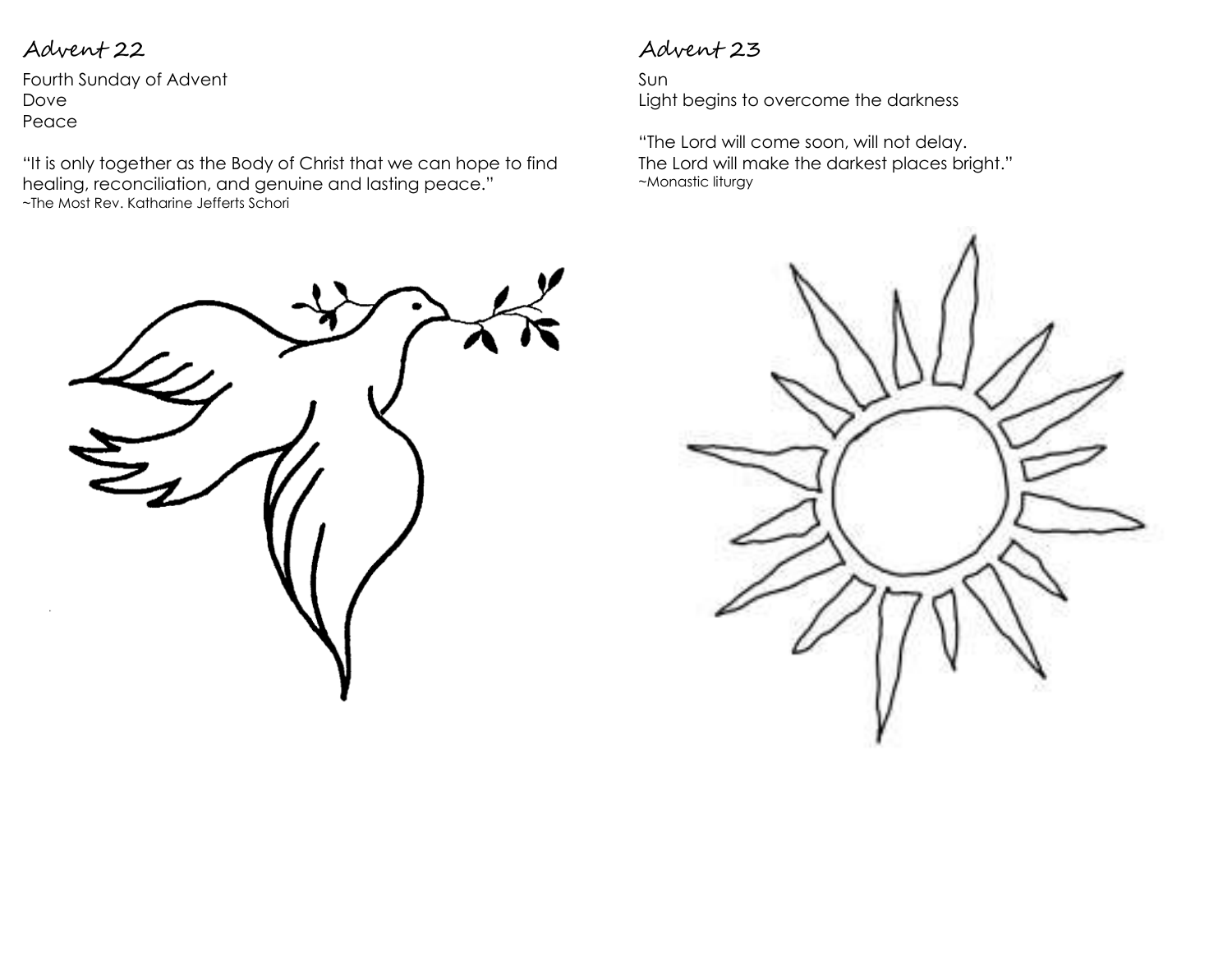Crèche **Humility** 

"No one can celebrate a genuine Christmas without being truly poor. The self-sufficient, the proud, those who, because they have everything, look down on others, those who have no need even of God – for them there will be no Christmas. Only the poor, the hungry, those who need someone to come on their behalf, will have that someone. That someone is God, Emmanuel, God-withus. Without poverty of spirit there can be no abundance of God." ~Oscar Romero

# **Christmas Day**

Baby Jesus New life

"Good News and great joy to all the world: Today is born our savior, Christ the Lord." ~Mass at Midnight, Roman rite